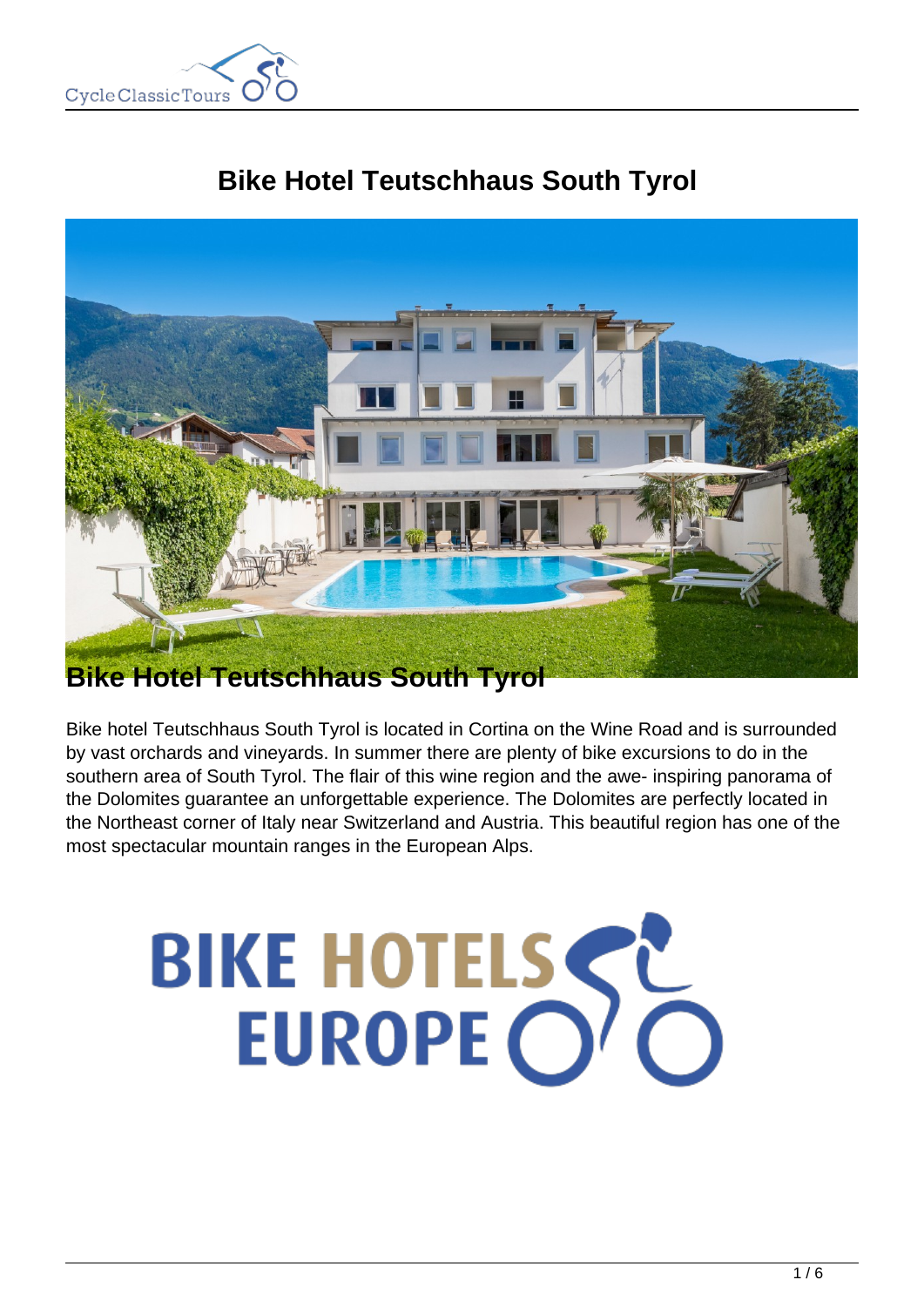



Be sure to add the Dolomites to your cycling bucket list! There are so many must do rides lay ahead in the Dolomites mountains. The mountainous scenery will bring you the most breathtaking views. Experience challenging climbs and enjoy the hills to the fullest! In and around Cortina Sulla Strada del Vino you will find lots of great cycling roads.

## **Hotel Teutschhaus your best choice in South Tyrol**

Bike hotel Teutschhaus South Tyrol, already in 1598 the Teutschhaus was mentioned as 'Wirtstafern' and the Teutsch Family has been welcoming guests for four generations now. When arriving at the Hotel Teutschhaus, you will instantly realize that you are not just another room number, but a welcomed guest. Even Chris Froome and Vincenzo Nibali are among the guests of Bike hotel Teutschhaus!



### **Enjoy a wonderful road bike holiday in South Tyrol Alto Adige**

Exploring the Dolomites and South Tyrol on your road bike is one of the most popular summer activities in this region. Book your road bike holiday in South Tyrol and stay at Hotel Teutschhaus your ideal starting point for fantastic cycling holiday. If you wish to travel with a bike guide from the hotel or with GPS routes to explore the area on your bike, that is also possible. Moreover anyone who is not as enthusiastic about cycling can enjoy an extensive programme of other leisure activities.

Bike Hotel Teutschaus has a spacious and secured bike storage room where you can clean the bike, or fix it if needed. You could also use the laundry service to clean your sport wear.

Need a road bike for your cycling holiday in Europe? Check : **CCT BIKERENTAL - EUROPE**

#### **On behalf of Cycle Classic Tours and the staff of Hotel Teutschhaus we wish you a**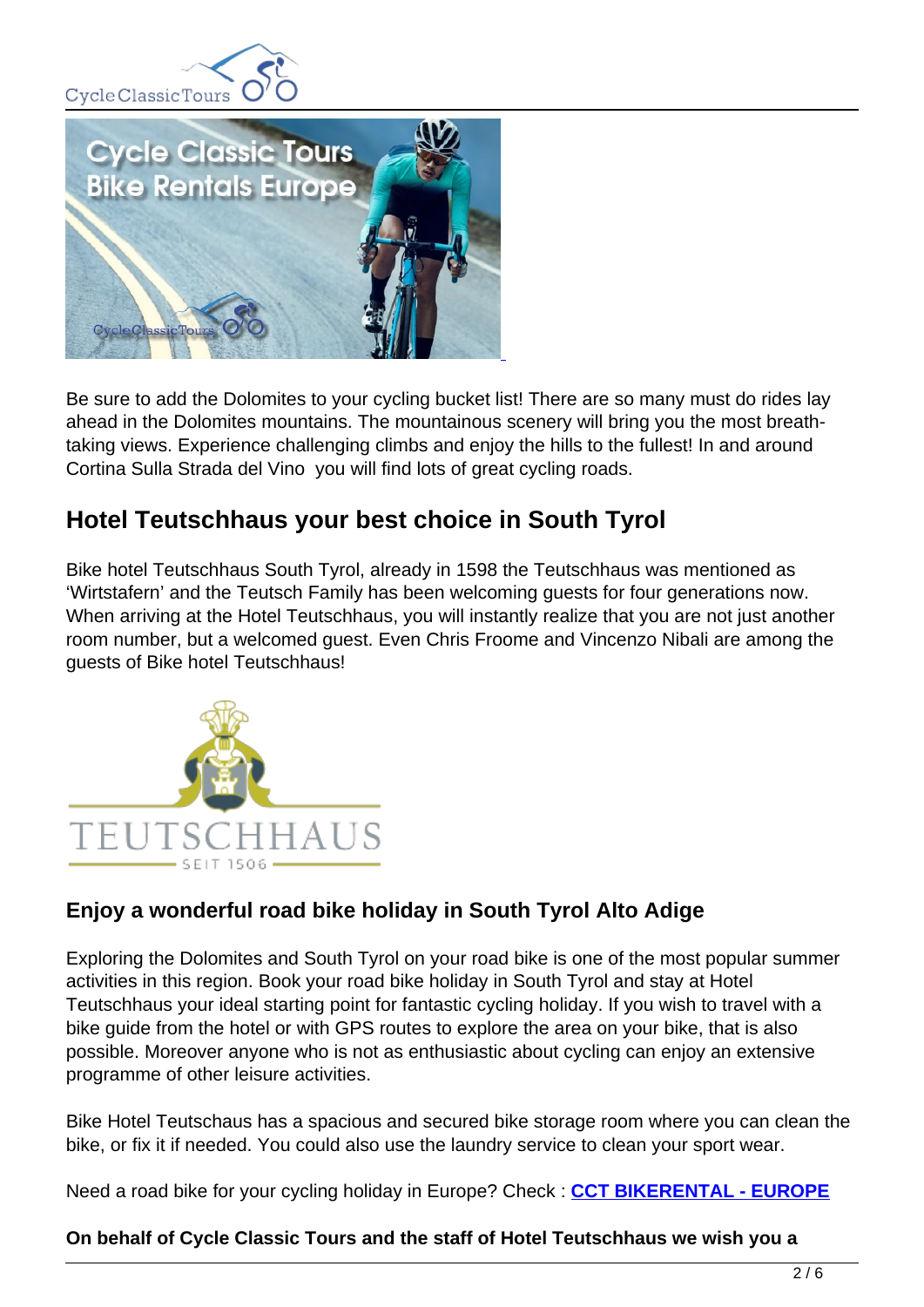

#### **pleasant cycling holiday!**

## **Facilities**

Bike Rental

- Half & Full board
- Guided bike tours
- Bike Workshop

Bike storage

Welness - Spa

Laundry Service

Transfer service

Car parking

Pool

Restaurant

Wi-Fi

Bike Maps

Info Desk

Bar

Ride Support

Soft drinks

**Bike hotel Teutschhaus in South Tyrol- facilities for all kind of cyclist!**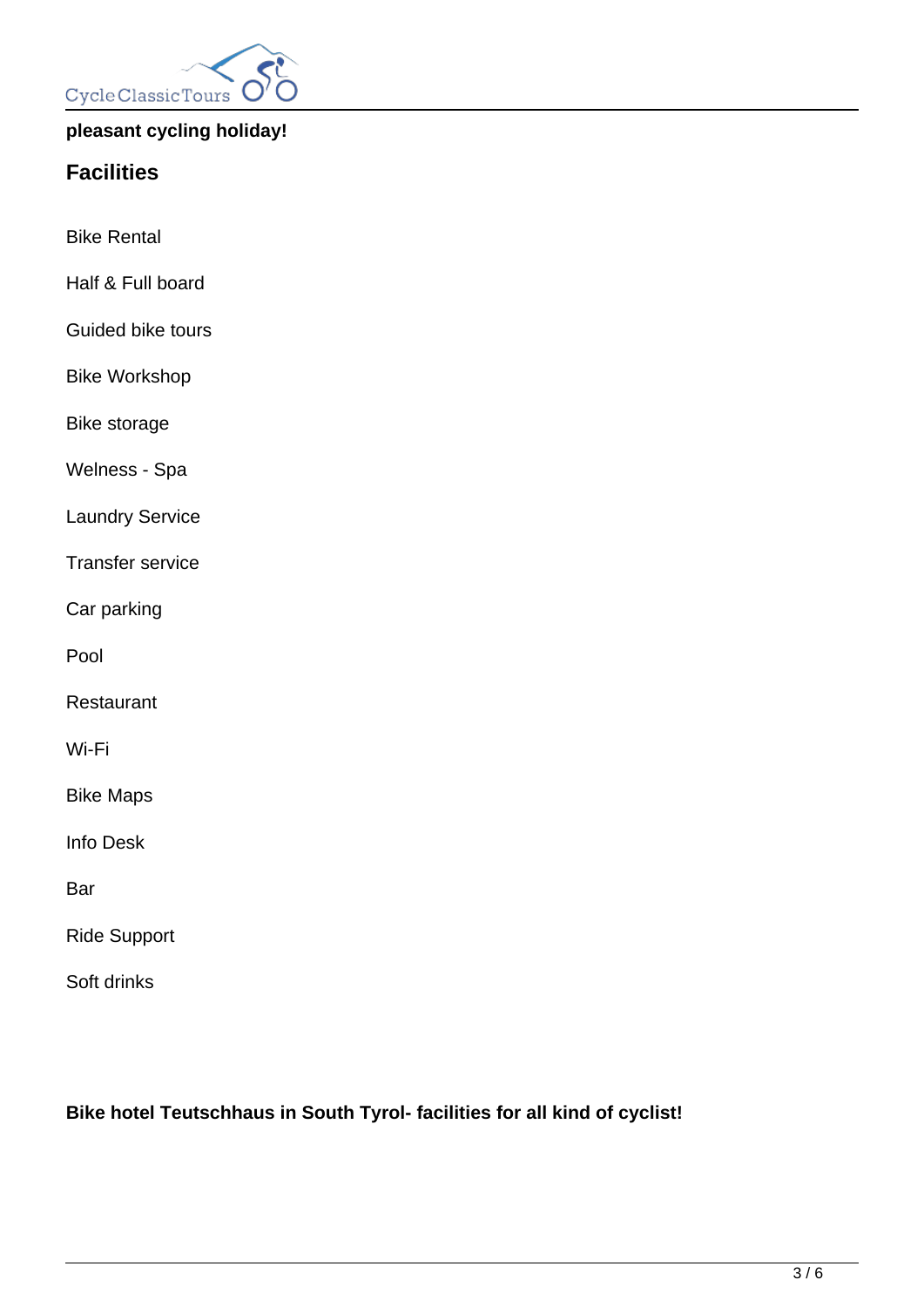





 Hotel Teutschhaus is a centre for sports facilities of the highest standard with professionals. You can find all kind of road, ebike or MTB bike programs at the reception. Apart from the hotel, the Teutsch family is also engaged in sustainable viniculture. The wine cellar is stocked with fine wines as well the possibility to taste fruit and wines from local farms. In the restaurant serves regional products. **Catering** High- quality products are the base for the regional and seasonal orientated cuisine. This will make your dinner in our cosy parlour a special experience. Also, it is exactly the right thing when preparing for a long cycling season, a competition or to discover the area on extensive and relaxed tours.

- Continental breakfast buffet with cereals and fresh fruit
- Light dishes prepared with regional ingredients
- Take away Tour refreshments on demand
- après bike snacks (extra cost)

Finish your day relaxing in the Hotel spa area with finish sauna, bio sauna and Turkish steam bath. After the sauna you can cool down under adventure showers and relax with easy going background music. You can also book classic and sport of massage on request: Enjoy your cycling holiday with Bike Hotel Teustschhaus a passionate, quality-driven bike-oriented hotel!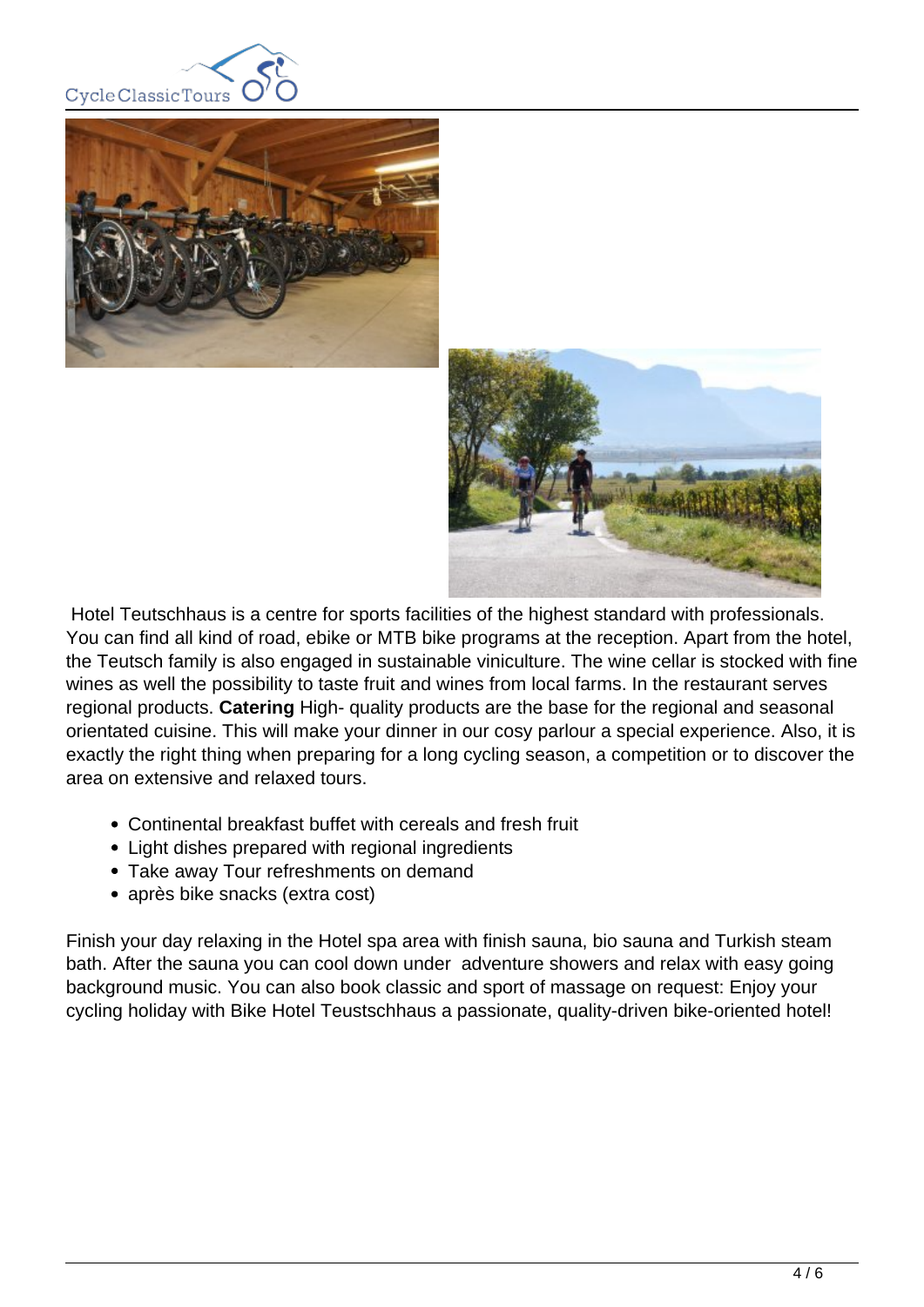





The Geovillage bike centre organizing customized stages for groups, teams, clubs or just friends, with personalized training programs, routes and special meals. The resort guests can enjoy the use of the fitness centre, tennis courts , indoor swimming pools and to the Olympic pool outside, for free swimming and at fixed times. The indoor pool is open from mid-September to mid-June, the outside from mid-June to mid-September. Need tips about highlights and information? Just ask the Bike manager of the Geovillage Bike Centre **Bike Hotel Teutschhaus offers the following road bike facilities:** 

- Outdoor bicycle stand
- Bike room with storage facilities and video surveillance
- Drying facilities for your bike clothing
- Laundry service (extra fee)
- Cleaning and Workshop area with bicycle mount and tools
- Internet station
- Roadbike tour on day of departure (shower and luggage storing facilities)
- Free-of-charge, skilfully created tour descriptions including an outline map
- Roadbike expertise on-site and at least 1 guided bike tour each week
- Tour overview map of the region & GPS data of the tours
- Roadbike expertise on-site price per quided tour: € 30,00
- Individual tour consultation on and tour planning
- Pick-up-service and break-down service on demand
- GPS- unit hire with 10 pre-programmed tours from the hotel (extra-fee)
- Price per guided tour:  $\in$  30,00
- PIck-up service from the nearest train station on request